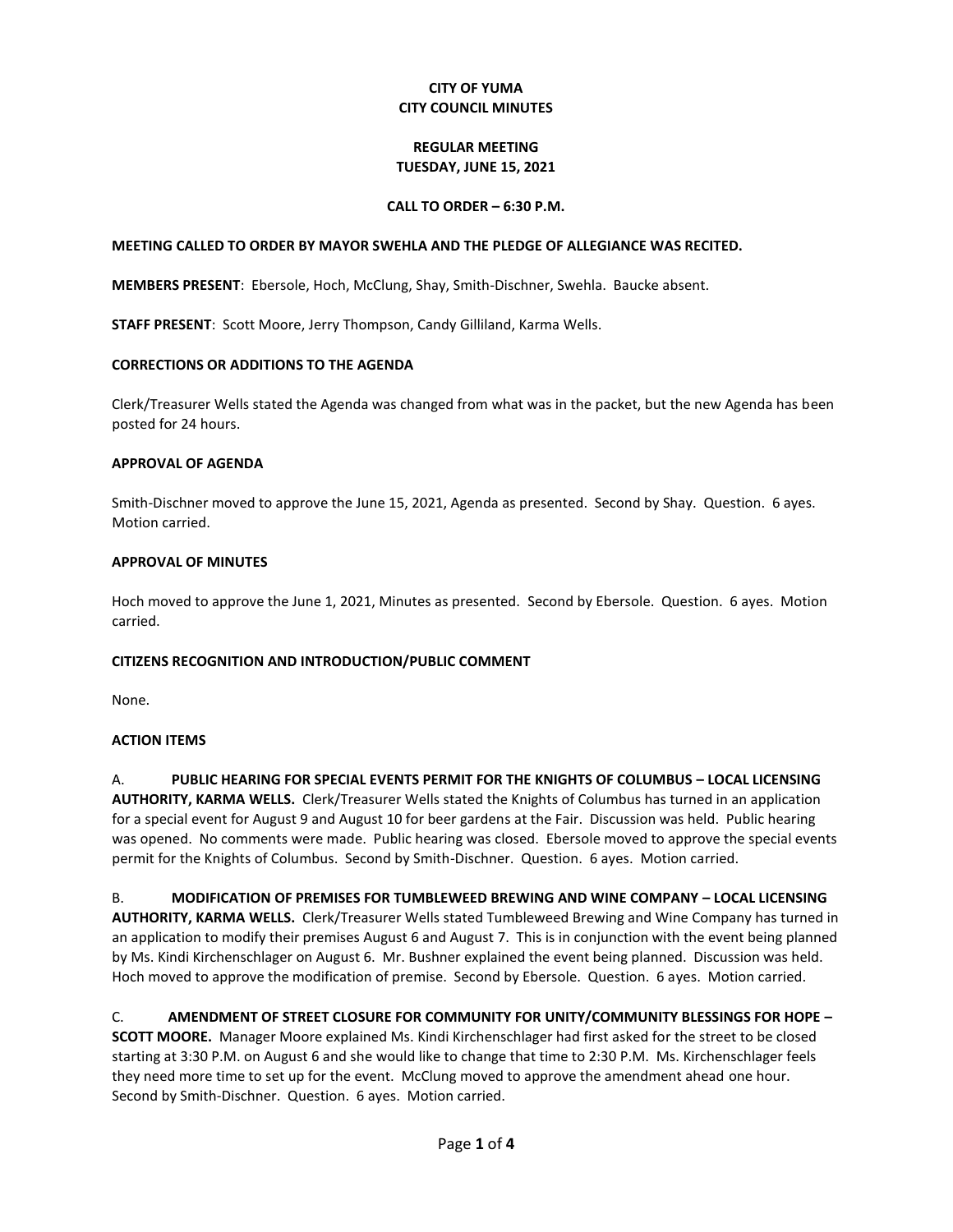D. **STREET CLOSURE FOR YUMA PARADE – SCOTT MOORE.** Manager Moore explained Ms. Penny Danner has filled out an event permit for the parade on August 10 from 7 A.M. to 11:30 A.M. Shay moved to approve the street closure for the parade. Second by Ebersole. Question. 6 ayes. Motion carried.

# E. **PUBLIC HEARING ON SECOND READING ORDINANCE #1, SERIES OF 2021 (GROUND LEASE AND**

**PURCHASE AGREEMENT WITH JEFF ARMSTRONG FOUNDATION) – SCOTT MOORE.** Public hearing was opened. No comments were made. Public hearing was closed. Manager Moore stated Council has an updated lease purchase agreement with the new legal description. Hoch moved to approve Ordinance #1, Series of 2021. Second by Ebersole. Question. 6 ayes. Motion carried.

# F. **RESOLUTION #15, SERIES OF 2021 (CONSTRUCTION CONTRACT WITH A-ONE CHIPSEAL) – SCOTT**

**MOORE.** Manager Moore stated, at the last meeting, Council approved the only bid for our chip seal project from A-One Chipseal. This resolution approves the construction contract with A-One Chipseal. Shay moved to approve Resolution #15, Series of 2021. Second by Smith-Dischner. Question. 6 ayes. Motion carried.

# G. **APPOINTMENT OF REPRESENTATIVE TO THE YUMA COUNTY LANDFILL BOARD – SCOTT MOORE.**

Manager Moore stated, since Mr. Claude Strait resigned, we need a different representative on the Yuma County Landfill Board. Manager Moore recommended appointing Mr. Blake Sewell to the Yuma County Landfill Board. McClung moved to appoint Mr. Blake Sewell to the Yuma County Landfill Board. Second by Shay. Question. 6 ayes. Motion carried.

# H. **APPOINTMENT OF REPRESENTATIVE TO THE YUMA COUNTY WATER AUTHORITY – SCOTT MOORE.**

Manager Moore stated Mr. Strait was also a representative on the Yuma County Water Authority Board. Manager Moore recommended appointing Mr. Eric Metcalfe to the Yuma County Water Authority Board. Ebersole moved to appoint Mr. Eric Metcalfe to the Yuma County Water Authority Board. Second by Smith-Dischner. Question. 6 ayes. Motion carried.

I. **RESOLUTION #16, SERIES OF 2021 (MOU WITH NECALG) – SCOTT MOORE.** Manager Moore stated NECALG is wanting to start Meet and Eat at the Community Center again. This would approve a Memorandum of Understanding with NECALG. Shay moved to approve Resolution #16, Series of 2021. Second by Ebersole. Question. 6 ayes. Motion carried.

Yuma County Commissioner Trent Bushner addressed the Council regarding an open position on the NECALG Board for a representative from Yuma. They meet the third Wednesday of each month in Fort Morgan.

J. **ACCEPTANCE OF AMERICAN RESCUE PLAN FUNDS – SCOTT MOORE.** Manager Moore stated, as part of the first half, the City has received \$437,222.90 of the American Rescue Plan Funds. The second half of the money should be received in approximately 12 months. This acceptance will cover both payments received for the American Rescue Plan Funds. Shay moved to approve the American Rescue Plan Funds. Second by Hoch. Discussion was held. Question. 6 ayes. Motion carried.

K. **APPROVAL OF BILLS – KARMA WELLS.** Clerk/Treasurer Wells provided Council with an additional list of bills. Shay moved to approve the bills as presented. Second by Smith-Dischner. Question. 6 ayes. Motion carried.

L. **PURCHASES IN EXCESS OF \$5,000 – SCOTT MOORE.** Manager Moore apologized, but this is another purchase over \$5,000 that was not approved before hand. The purchase is from Arnold Pool for pool chemicals for \$7,978.75. This is a budgeted item. Smith-Dischner moved to approve the purchase from Arnold Pool for \$7,978.75. Second by Shay. Question. 6 ayes. Motion carried.

# **ADDITIONAL BUSINESS**

None.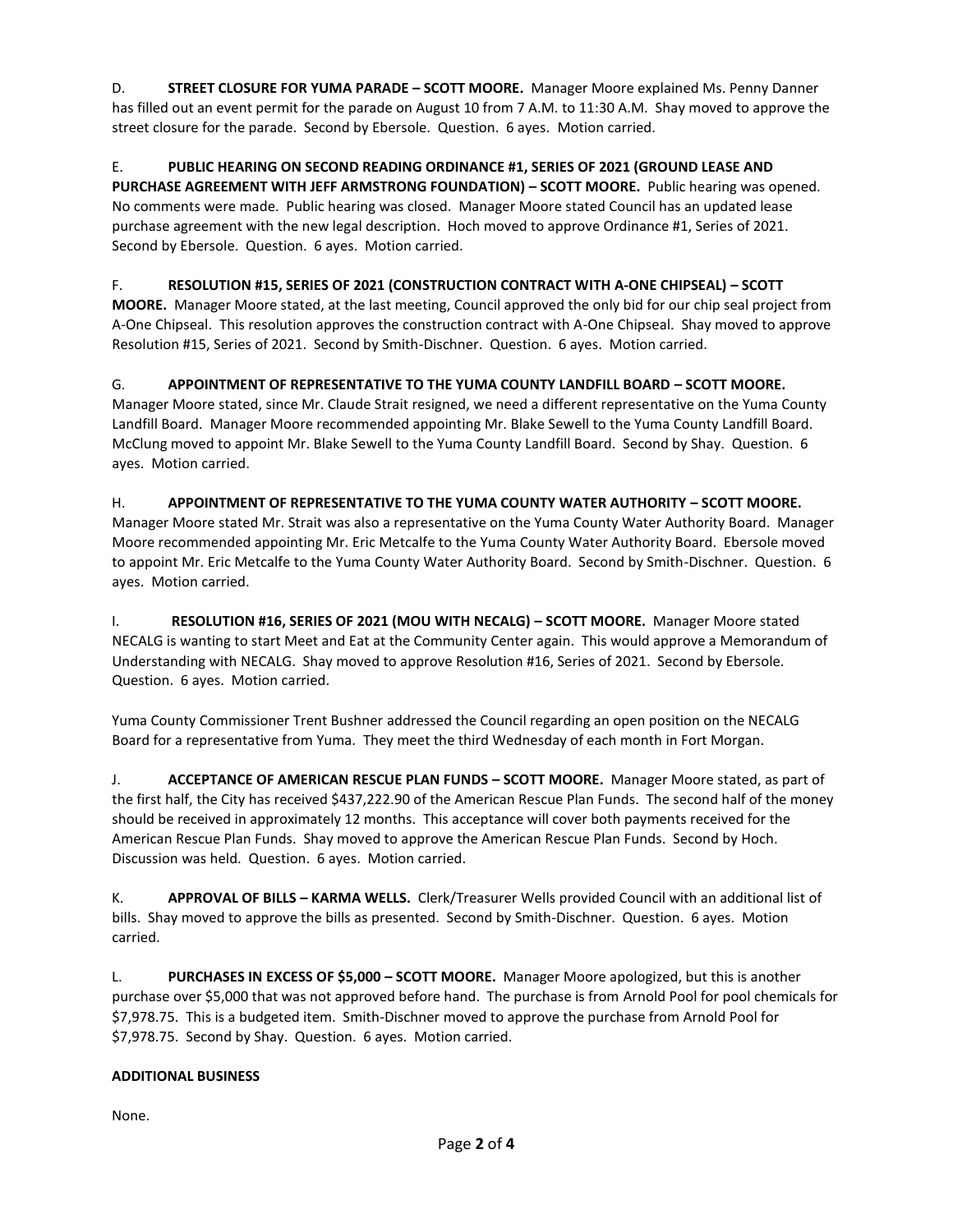### **REPORTS**

### **CITY MANAGER, SCOTT MOORE**

Manager Moore stated the Chamber of Commerce Annual Meeting is coming up. Manager Moore polled Council on attendance to RSVP.

Manager Moore stated the fuel tanks for the Airport should be here the day after tomorrow. They should be up and running by the end of the following week.

The chipseal project is scheduled to start the 6th of July.

The Lake Yuma project is slated to start the 21st of June.

### **CITY CLERK/TREASURER, KARMA WELLS**

Clerk/Treasurer Wells provided Council with the finance and sales tax reports.

### **CHIEF OF POLICE, JERRY THOMPSON**

Chief Thompson emailed everyone the police report.

The traffic study should be ready for the next meeting.

The Police Department is hoping to have the Code Enforcement transition done by next month.

### **CITY COUNCIL REPORTS**

Shay

Mayor Pro Tem Shay stated there was a Library Board Meeting last night and there was not a quorum so they will report after the next meeting.

### **EXECUTIVE SESSION**

**"To determine positions relative to matters that may be subject to negotiations, develop a strategy for negotiations, and/or instruct negotiators, pursuant to C.R.S. § 24-6-402 (e), regarding sale of City property."**

### **"To hold a conference with the City's attorney to receive legal advice on specific legal questions, pursuant to C.R.S. § 24-6-402 (b), to discuss potential new business."**

Mayor Swehla stated Council intends to meet in executive session to determine positions relative to matters that may be subject to negotiations, develop a strategy for negotiations, and/or instruct negotiators, pursuant to C.R.S. § 24-6-402 (e), regarding sale of City property, and to hold a conference with the City's attorney to receive legal advice on specific legal questions, pursuant to C.R.S. § 24-6-402 (b), to discuss potential new business. Smith-Dischner moved to go into executive session. Second by Shay. Question. 6 ayes. Motion carried.

Council resumed regular session at 8:03 P.M. Mayor Swehla made a statement for who was present in executive session and there were no objections to the discussions in executive session.